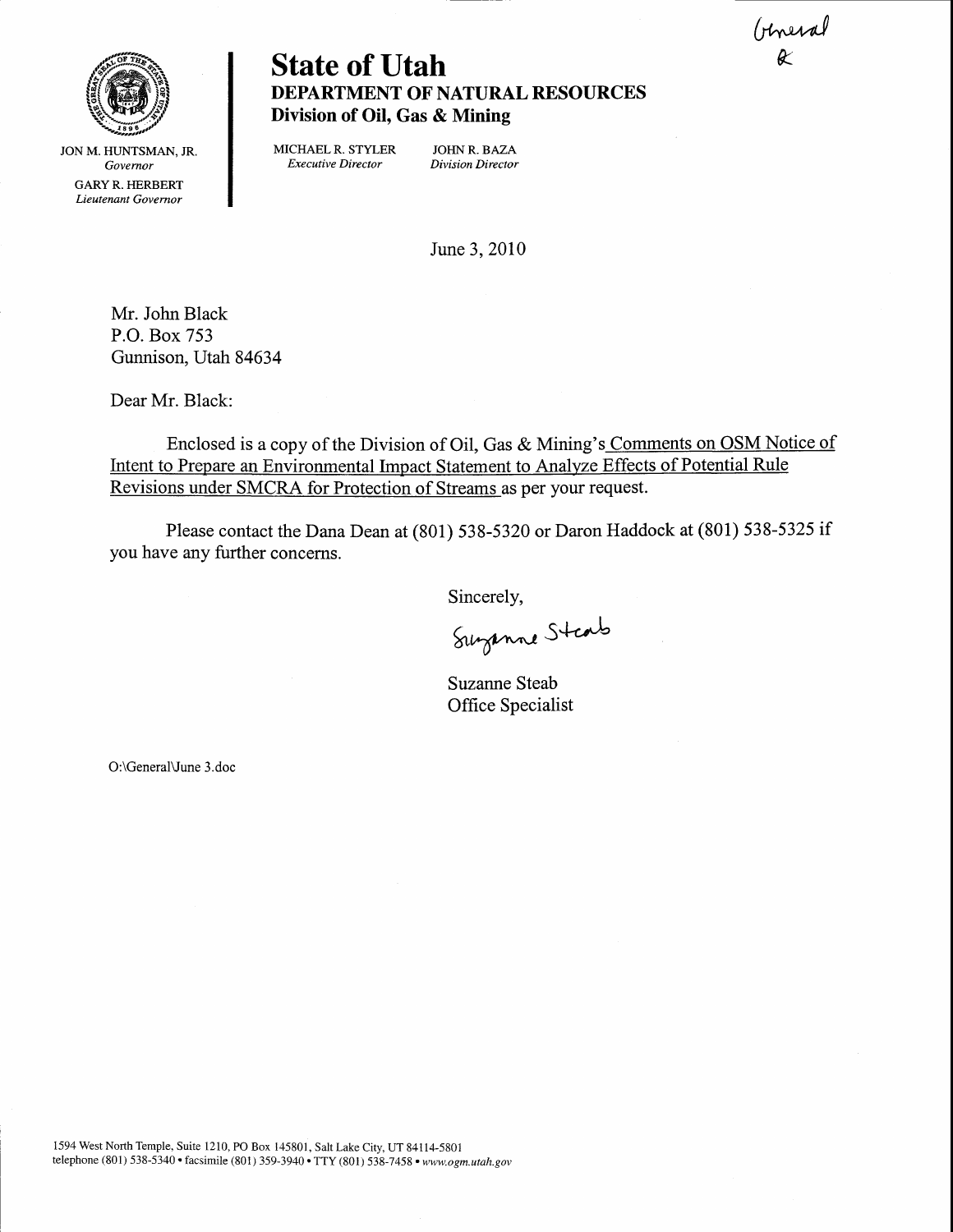

JON M. HUNTSMAN, JR. **Governor GARY R. HERBERT** Lieutenant Governor

State of Utah The Thinghay<br>DEPARTMENT OF NATURAL RESOURCES Thing<br>Division of Oil Gas & Mining DEPARTMENT OF NATURAL RESOURCES Division of Oil, Gas & Mining

MICHAEL R. STYLER JOHN R. BAZA<br>Executive Director Division Director Executive Director

June 1,2010

Joseph Pizarchik, Director Office of Surface Mining Administrative Record Room 252-SIB 1951 Constitution Avenue, NW Washington, DC 20240

## Subject: Comments on OSM Notice of Intent to Prepare an Environmental Impact Statement to Analyze Effects of Potential Rule Revisions under SMCRA for Protection of Streams

Dear Director pizarchik:

By this letter we are providing the Office of Surface Mining Reclamation and Enforcement (OSM) comrnents from the Utah Coal Regulatory Program at the Division of Oil, Gas and Mining (the Division) on the Notice of Intent by OSM to prepare an Environmental Impact Statement to analyze effects of potential rule revisions under the Surface Mining Control and Reclamation Act (SMCRA) for protection of streams (published April 30, 2010 in the Federal Register at 75 FR 22723). The mission of the Utah Coal Regulatory Program is to regulate exploration for, and development of, coal in the State of Utah in a manner that supports the existence of a viable coal mining industry to meet the nation's energy needs; implements standards that safeguard the environment and protect public health and safety; and achieves the successful reclamation of land affected by coal mining activities.

The Division is providing comments independently to reflect concerns relevant specifically to the Utah Coal Regulatory Program, and because we may have a slightly different view on some of the comments being submitted by other states or lobbying groups. Furthermore, as the scope of rule revisions being contemplated by OSM would necessitate revisions to Utah Coal Mining Rules (UAC R645), we desire to identify for OSM our concerns and hopeful outcomes of this rule revision.

Provided below are some general comments related to the rule revision. These are followed by comments specific to principal elements of the Proposed Action as identified in the April 30, 2010 Notice.

#### General Comments

Many of the elements OSM plans to address in the proposed action have been problematic for the Division to regulate. The lack of definitions and specificity in the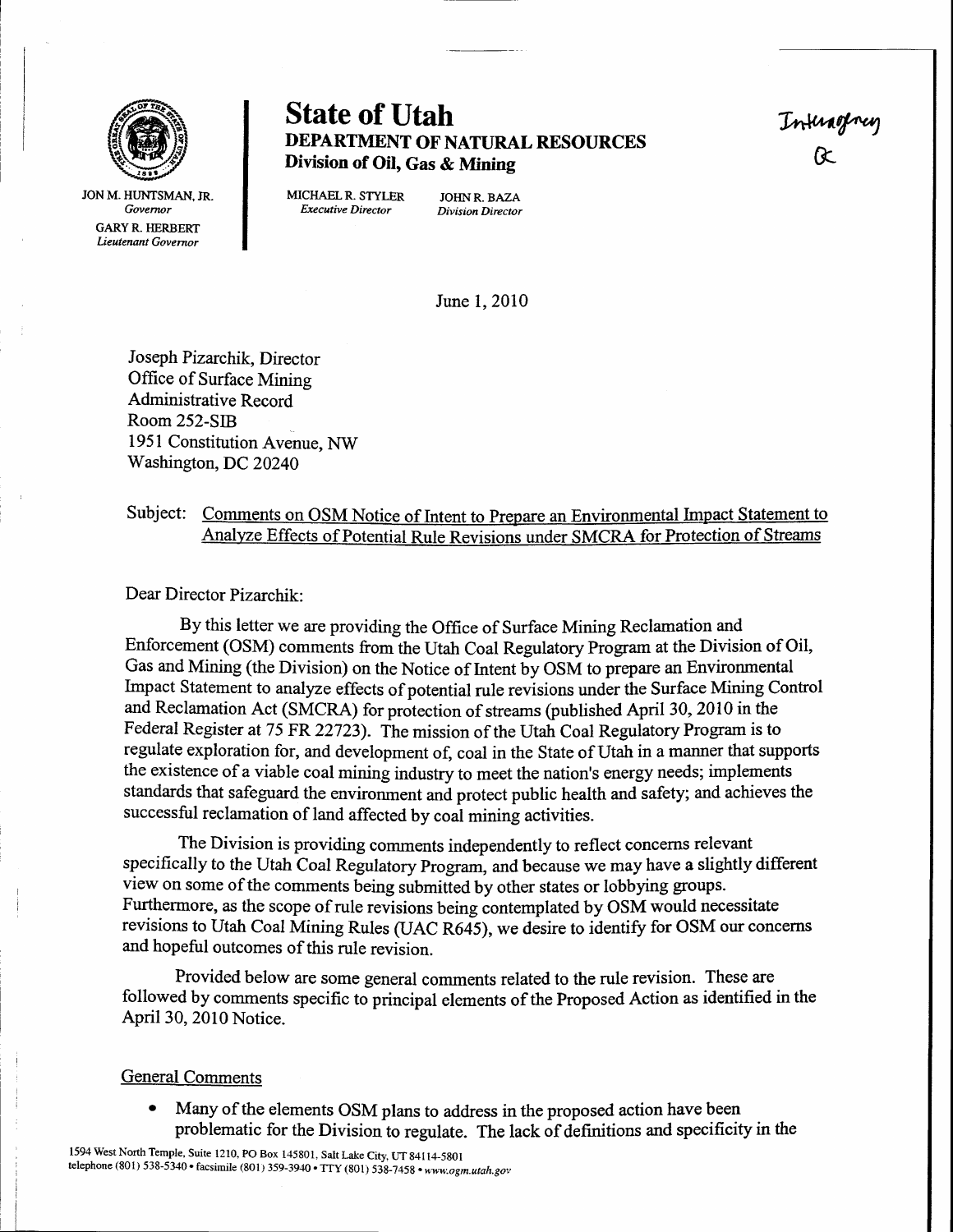Page 2 Director Pizarchik June 1,2010

> rules has left the door open for the Division to be challenged on our permit findings. These challenges are brought before the Utah Board of Oil, Gas and Mining (the Board), which is the policy making body for the Division. Challenges to mining permits before the Board have become increasingly more complicated and difficult to resolve, as plaintiffs have contested adequacy of baseline hydrologic data, cumulative hydrologic impact assessments, and material damage criteria. The Division therefore feels that OSM's endeavor to clarify requirements for permitting hydrology is timely and will help ensure consistency and transparency in our regulatory program.

. The Division recognizes that the scope of the Proposed Action represents a tremendous undertaking by OSM. The Proposed Action will certainly result in meaningful discussion between stakeholders and technical review of stream protection practices, monitoring and scenarios. In the event that not all elements of the Proposed Action are included in the rule revisions, the Division encourages OSM to consider providing guidance in an alternative format, such as through official guidance documents or reports. An alternative format may afford OSM latitude to examine regional hydrologic / geologic / biologic conditions, provide examples, and cite references in greater detail than possible with rule revision alone.

### Comments on the Specific Principal Elements of the Proposed Action

Bullet 1. Adding more extensive and more specific permit application requirements concerning baseline data on hydrology, geology, and aquatic biology; the determination of the probable hydrologic consequences of mining; and the hydrologic reclamation plan; as well as more specific requirements for the cumulative hydrologic impact assessment.

- Surface water and groundwater hydrology in the coal resource areas of Utah differs greatly from Appalachia; therefore some requirements are not easily applied, relevant or possible to assess for mine operators in Utah. For example, typical ground water systems located in the coal fields of Utah are small, isolated/perched systems; not regional or even local contiguous aquifers. In order for a mine operator to thoroughly characterize each of these small, perched systems (i.e, install 3 monitoring wells for each), access to remote, rugged, roadless and high elevation sites would be required. In many instances, strict enforcement of the baseline requirements for ground water characterization of each small, perched system would prove cost prohibitive for many proposed coal-mining operations, while doing little to protect and enhance the hydrologic balance.
- Characterizing ephemeral streams, which flow only in response to snowmelt/precipitation events, has also been problematic. As a result of Utah's semi-arid climate, extensive networks of ephemeral drainages are often times located within a proposed permit and associated adjacent area. In the past, challenges have been raised relative to the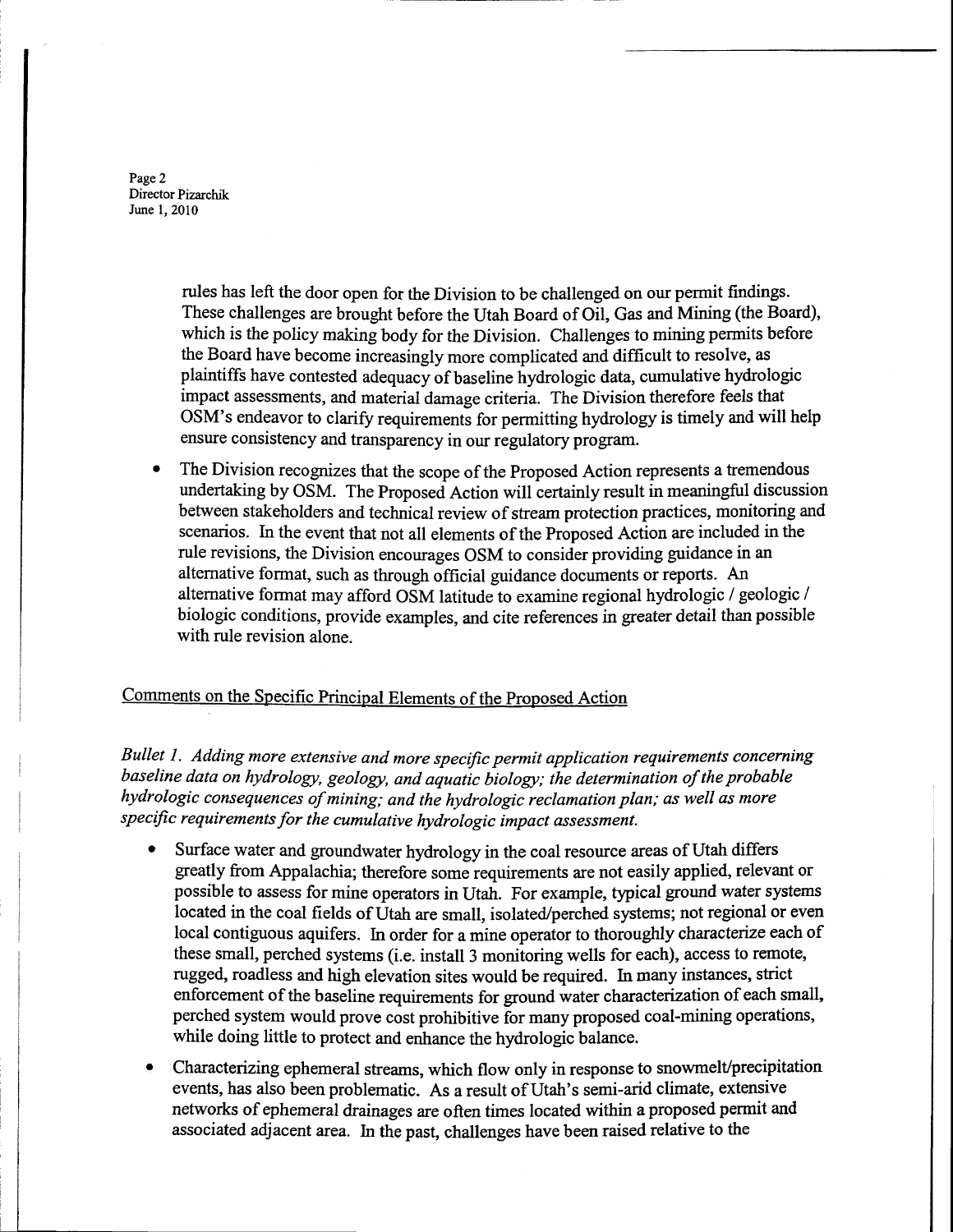Page 3 Director Pizarchik June 1,2010

> characterization of ephemeral drainages. Further defined OSM guidance/standards as to the baseline requirements for such drainages, and more accurate definitions for intermittent and ephemeral streams as applied in the west would be very beneficial for the State of Utah Coal Regulatory Program.

- Current requirements for the CHIA lack specificity, which has contributed to the litigious resistance to permit approval. Recently, the Division has been challenged regarding which parameters require material damage criteria to be established, how material damage will be evaluated, and the amount of baseline data necessary to characterize a hydrologic system. Additional comments pertaining to these CHIA components are provided for Bullet Numbers 2,4 and 5.
- Perhaps CHIA guidance may be provided by alternate means, such as an OSM "Guidance Document" which would have latitude to examine regional hydrologic / geologic / biologic conditions, provide examples, and cite references in greater detail and in an alternative format to rules.

Bullet 2. Defining the term "material damage to the hydrologic balance outside the permit area." This term is critically important because, under section 510(b)(3) of SMCRA, the regulatory authority may not approve a permit application unless the proposed operation has been designed to prevent material damage to the hydrologic balance outside the permit area. This term includes streams downstream of the mining operation.

- . Defining the term "material damage" may help ensure consistency in permit application review and could reduce litigation associated with new mining permits. However, it may be better to allow states to decide what constitutes material damage on a case-by-case basis. It may be preferable to receive guidance from OSM on what may be considered or not considered to be material damage rather than have this term specifically defined in the SMCRA rules.
- . Establishing a definition for "material damage" would be technically challenging and would need to consider regional hydrologic conditions, statistical methods to address measurement uncertainty, weather and climate effects.
- . Currently,'Material damage' is defined solely within the context of subsidence and subsidence control (30 CFR Ch. VII 784.20 and 817.121). The definition does not take into account adverse impacts to hydrologic resources from first mining operations (i.e- no planned subsidence). For example, aquifers that supply groundwater to springs can be dewatered and groundwater flow directions can be altered by underground mining without subsidence ever occurring.

Hydrologic resources are relatively scarce within the coal fields of Utah. In addition, all waters are currently appropriated to various water users through the State of Utah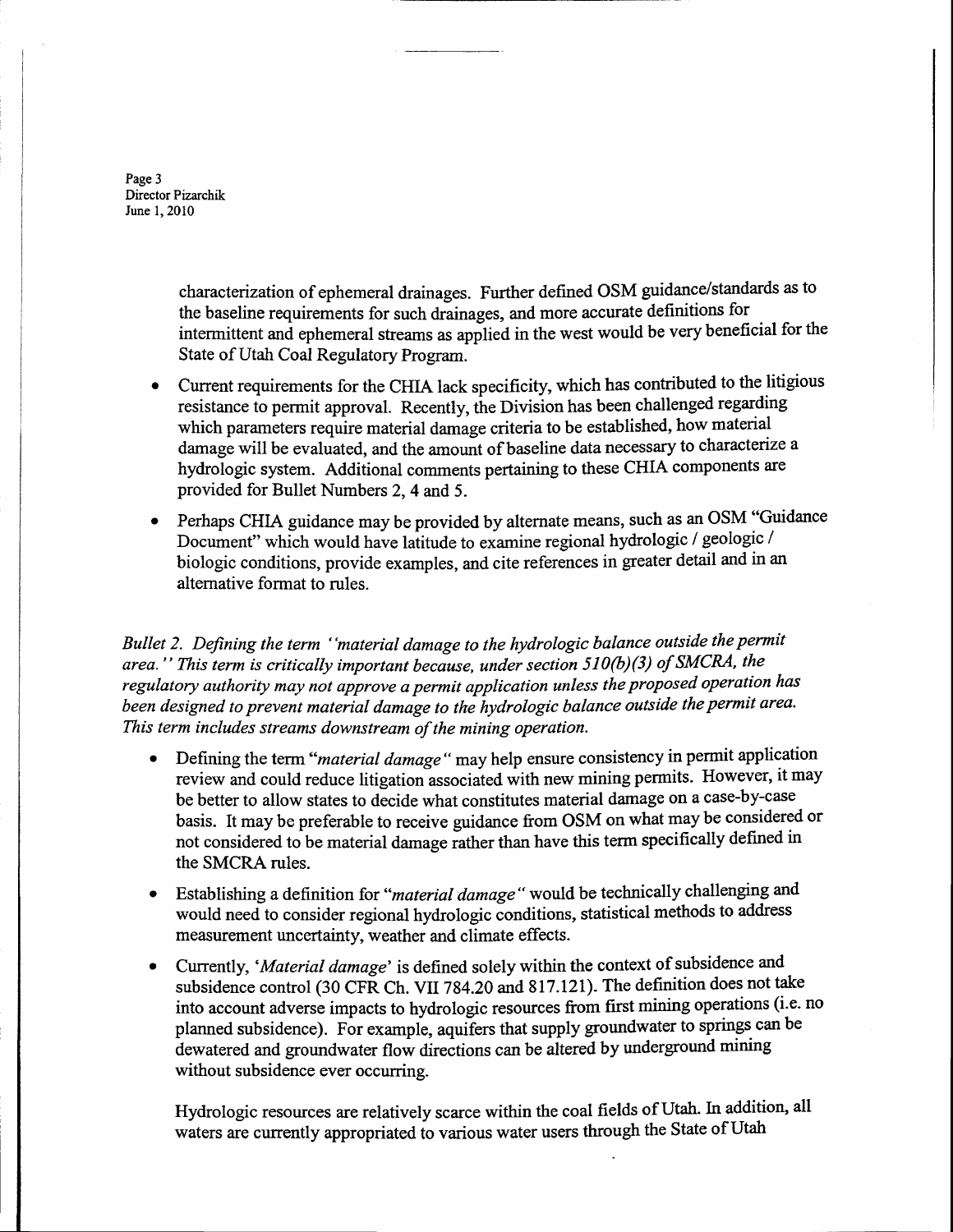Page 4 Director Pizarchik June 1,2010

> Division of Water Rights. Therefore, any mining-induced detrimental impacts to these resources, subsidence related or not, can be very serious and contentious. There are instances in Utah where a single spring is the primary domestic water source for an entire community. In light of these considerations, revisions to the definition of 'material damage' should take into account non-subsidence related impacts to hydrologic resources.

- Material damage criteria established in a Division CHIA has been challenged recently. The challenge contended that numeric material damage criteria are required for every monitoring parameter, which is not consistent with the approach the Division has used to date.
- OSM should consider developing guidance documents that provide a procedure for evaluating whether material damage is occurring. The guidance should identify methods (e.g., decision trees, statistical tests, "rules of thumb") to assess material damage and perhaps compile, as a reference, how other state programs have made findings. Note that this is a separate issue from identifying material damage parameters and assigning numeric criteria to measure impacts that are well-defined in the CHIA guidance document.
	- Example: The issue of precisely how to determine that material damage is occurring was raised during a permit challenge for a surface mine in Southern Utah. A conservation group's attorney challenged the material damage criterion for total dissolved solids (TDS) in surface water established by the Division in the CHIA, and how this material damage criteria would be applied. The CHIA established a material damage criterion of 3,000 mg/L for TDS; however, the water quality standard for the receiving stream is  $1,200 \text{ mg/L}$ . Setting the material damage criterion equal to the water quality standard was not practical because greater than five years of baseline data have demonstrated that TDS concentrations in the receiving stream often exceeded the water quality standard. Even the  $3000 \text{ mg/L}$  standard might be inappropriate as the limit considering the natural system.

As operational surface water monitoring is performed, it is probable that measured TDS concentrations will exceed the material damage criterion. The Division would appreciate some guidance provided by OSM on how to assess when material damage has occurred. Methods may include the evaluation of statistical trends once concentrations cross a material damage threshold, or statistical tests performed at a given confidence interval. The assessment protocol should account for the role of weather conditions, as flash-flooding events may result in elevated concentrations of TDS, even without mining disturbance. Given the extreme natural variability of hydrologic systems in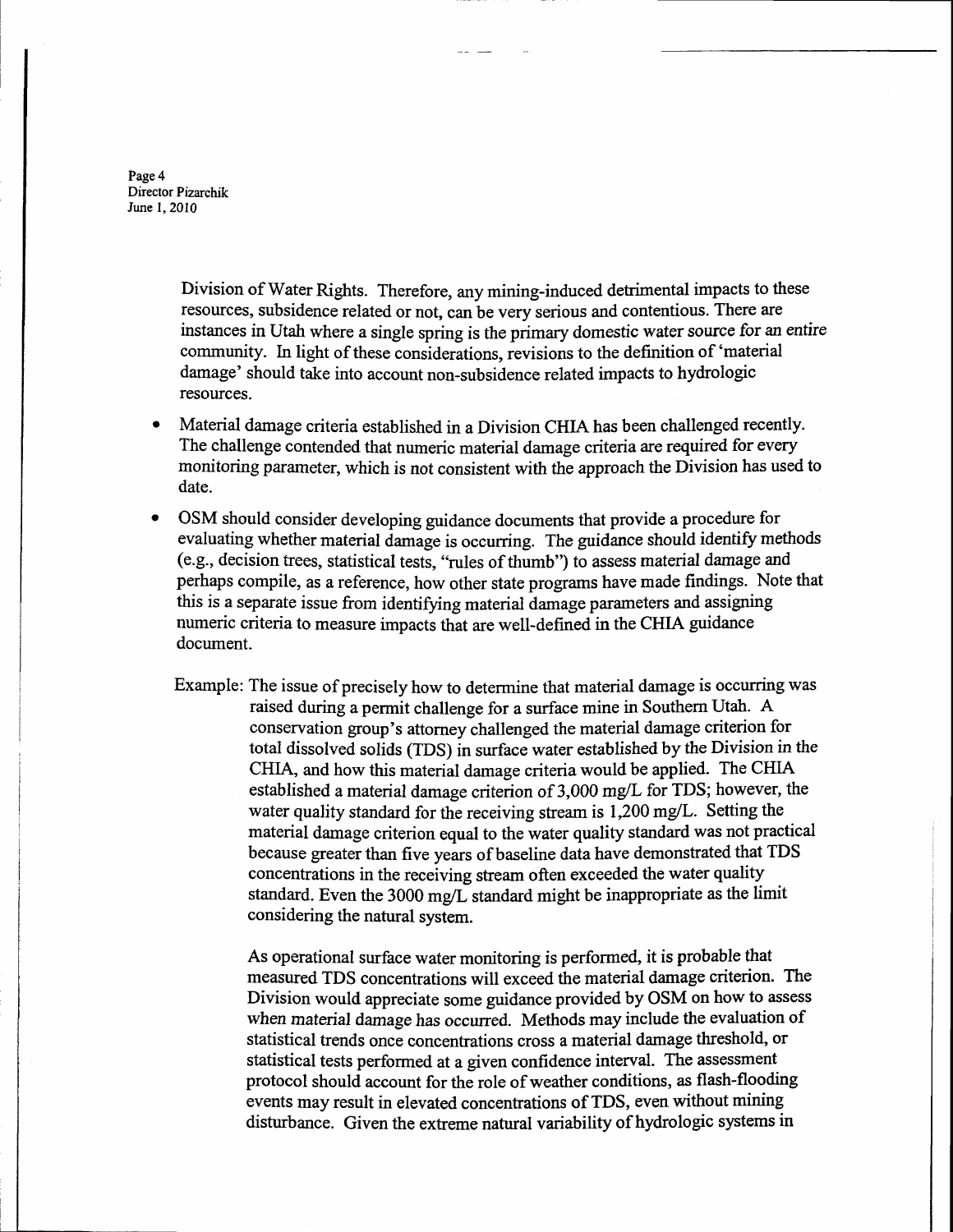Page 5 Director Pizarchik June 1,2010

> Utah coal fields, it seems unrealistic to determine that material damage has occurred after one sample exceeds the criterion established in the CHIA. Just because water quality has hit a certain numeric limit doesn't necessarily mean that material damage has occurred, It is probably a good indicator, but there are many other faciors to consider. A finding of Material Damage needs to be associated with impairment of use.

- The regulations are noticeably vague when it comes to what happens after a Material Damage finding is issued. OSM should consider clariffing what the consequences are for a permittee once a finding of Material Damage is made. SMCRA is also unclear as to what direction/actions should be taken following a finding of Material Damage, and OSM clarification on such matters would be useful.
	- Example: One of our mining operations subsided an area as a result of longwall mining. The subsidence resulted in cracks in the bedrock formation, which lowered the water table in an area and caused several springs to stop flowing. The US Forest Service is the land management agency of this area and has expressed concern over the springs drying and the possible loss of riparian habitat. The affected springs were historicaily used for livestock watering, and the loss of the springs may negatively affect the Animal Management Use status of the area. The US Forest Service is looking to the Division as the regulatory agency to impose some sort of sanction or penalty to the mine operator. The mine operator has proposed several plans to fix the problem, none of which have shown promise to date. The problem the Division faces is that there is no provision for enforcement under the material damage finding.

Bullet 3. Revising the regulations governing mining activities in or near streams, including mining through streams.

• OSM should take into account the natural differences between ephemeral, intermittent, and perennial streams when considering these revisions. Requirements should be related to the use and function of the stream.

Bullet 4. Adding more extensive and more specific monitoring requirements for surface water, groundwater, and aquatic biota during mining and reclamation.

Additional OSM guidance on monitoring, outlining the manner, methods, frequency and reporting requirements for mining under hydrologic resources would be beneficial to the State of Utah Coal Regulatory Program. As discussed above, the relative scarcity of hydrologic resources within the "\*t fields of Utah heightens the concern of an array of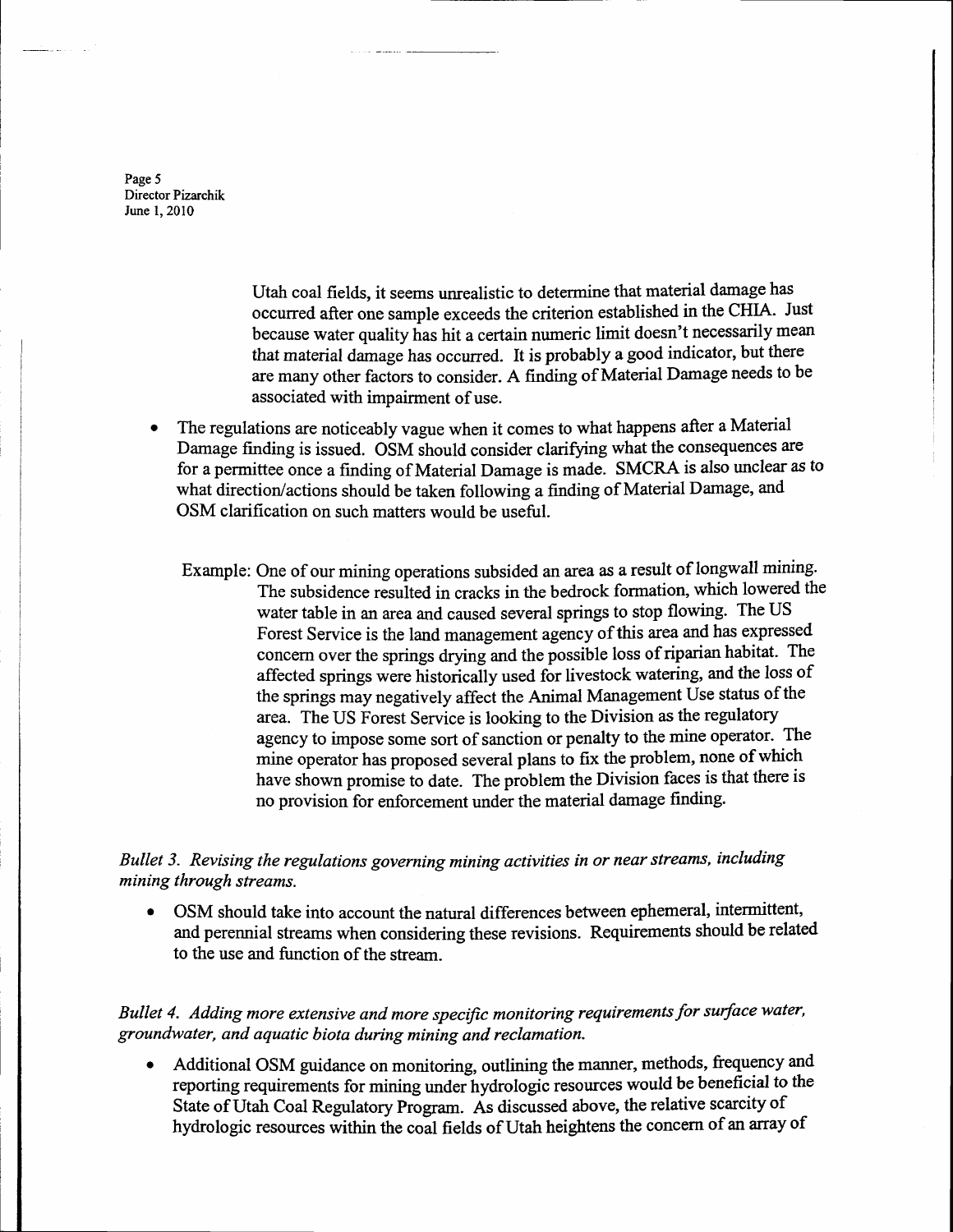Page 6 Director Pizarchik June 1,2010

> stakeholders when a mining operation proposes the full-extraction of coal from below a perennial stream, culinary water source, etc. In the past, the State of Utah Coal Regulatory Program has required additional subsidence and water monitoring prior to undermining a hydrologic resource, during the mining as well as after. However, the coal mine operators have voiced concern that such additional monitoring requirements are burdensome.

The Division encourages OSM to consider different or more flexible monitoring requirements for ephemeral, intermittent and perennial streams and for "perched" versus "regional" aquifers. Generic, global monitoring requirements may not be practicable or relevant for hydrologic regimes in Utah coal fields. Alternatively, requirements could be developed based on region or climate. As discussed in our General Comments above, perhaps guidance may be provided by an alternate means, such as an official OSM report or guidance document which would have latitude to examine regional hydrologic / geologic / biotogic conditions, provide examples, and cite references in greater detail and in an alternative format to rules.

# Bullet 5. Establishing corrective action thresholds based on monitoring results.

- 30 CFR 780.21 (and Utah Coal Mining Rules R645-301-731.211 and R645-301-731.222) include requirements that a permit describe how monitoring data "may be used to determine the impacts of the operation on the hydrologic balance". No method is specified for making this determination. As commented previously for "material damage", OSM should consider developing guidance providing a procedure for evaluating whether "impacts" are occuring. The guidance should identify methods such as decision trees, statistical tests, "rules of thumb" or other methods to help ensure consistency in enforcement of SMCRA.
- The development of numeric thresholds would reduce the uncertainty associated with implementing the rules.

### Bullet 7. Limiting variances and exceptions from approximate original contour restoration requirements.

• Rather than wholesale limiting of variances and exceptions, these issues should be evaluated on a case-by-case basis. There are certain circumstances where variances may be appropriate particularly when dealing with pre-SMCRA mine sites.

Bullet B. Requiring reforestation of previously wooded areas.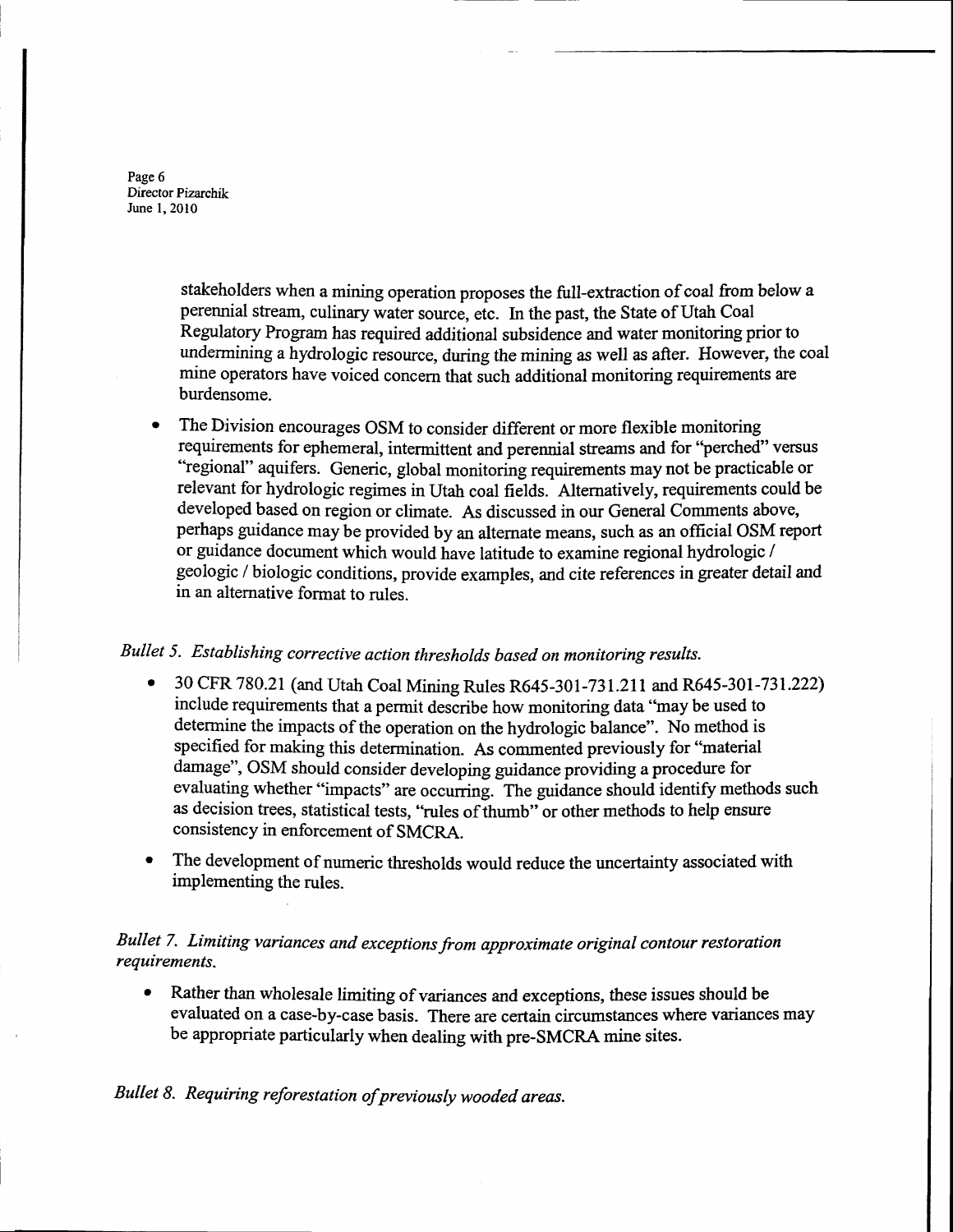Page 7 Director Pizarchik June 1,2010

- The effects of this proposed rule change on the Utah program would depend on how OSM defines "wooded area''. Potential concerns in Utah include how this would affect the specific seed/shrub mixture and success standards for wooded areas, and the potential lengthening of the responsibility period for a revegetated wooded area. OSM needs to provide more information in order for the Division to assess the potential impacts of this element on the Utah program; however, it appears that the reforestation requirement would not be applicable for most Utah mines because the mine permit areas rarely contain wooded areas.
- The Division is concerned about what effect the proposed rule change would have on the postmining land use regulations.

Bullet 10. Codifying the financial assurance provisions of OSM's March 31, 1997, policy statement 2 on correcting, preventing, and controlling acid/toxic mine drainage and clarifying that those provisions apply to all long-term discharges of pollutants, not just pollutants for which effIuent limitations exist.

- Until recently, long-term discharges of pollutants from underground coal mines were considered unlikely to occur in Utah. Recently, a mine began discharging water, which exceeds UPDES effluent limitations for iron, and the discharge resulted in violations and fines from the Utah Division of Water Quality and violations from the Division. The Operator has constructed a water treatment system to remove iron from the mine discharge; however, they have not posted additional bond for the operation of the treatnent system. The Division is now attempting to secure additional bonding to cover potential long-terrn/in perpetuity operation of the treatment systern following reclamation. Another nearby mine has now approached the Division indicating that they will also have a long-term discharge from their mine, which may require treatment to remove iron.
- The Utah Coal Rules do not specifically include provisions for financial assurance to provide for long-term treatnent of mine water discharges. 'Reclamation" refers to land but does not include water under the rules. A specific provision would be beneficial for the State of Utah Coal Regulatory Program.